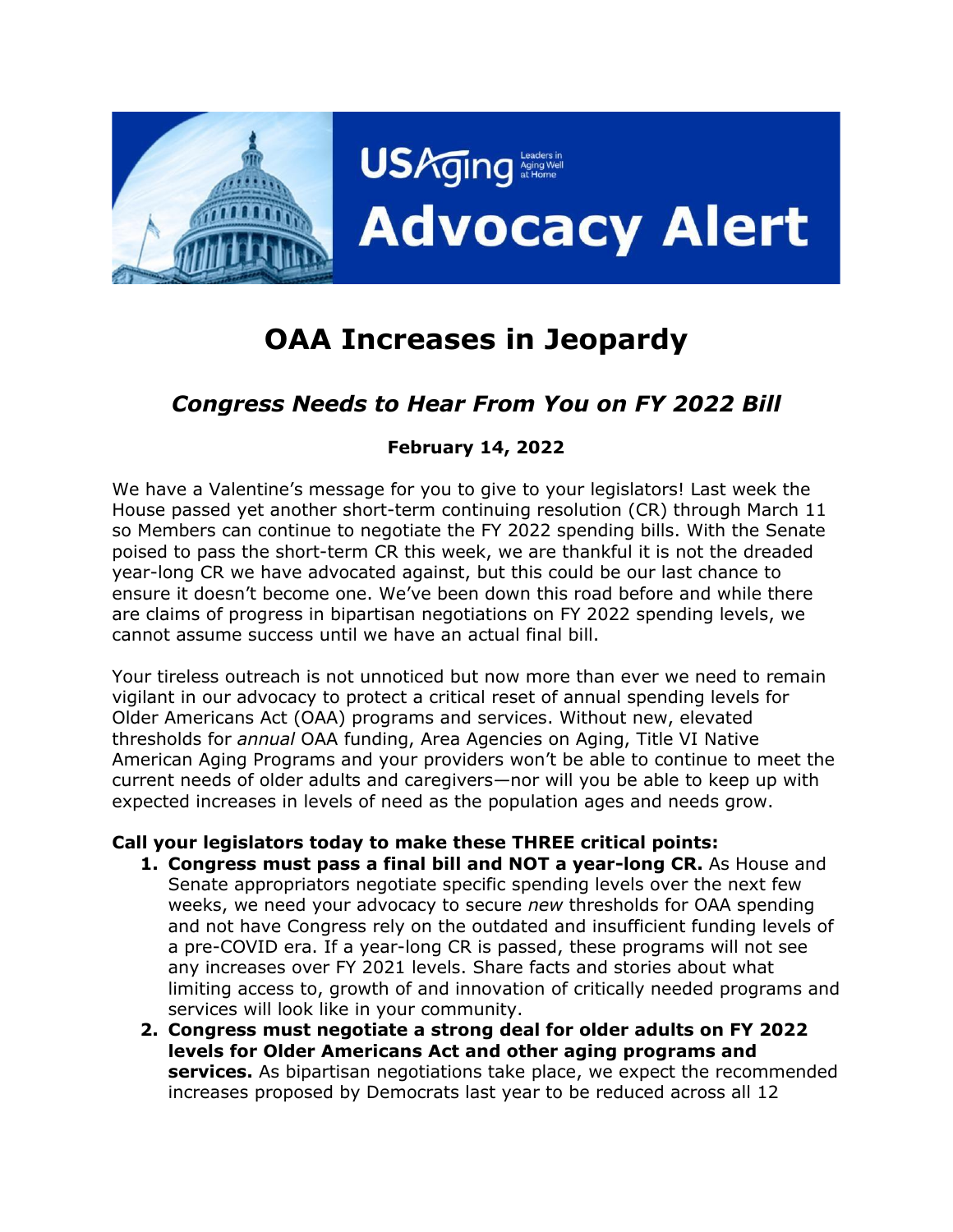spending bills. That's why we need you to push for the [House-passed OAA](https://www.usaging.org/Files/USAging%20FY22%20Approps%20Asks%20_Fall%20Followup_10.20.21.pdf)  [increases](https://www.usaging.org/Files/USAging%20FY22%20Approps%20Asks%20_Fall%20Followup_10.20.21.pdf) and relay the critical local stories and data that supports these needed increases.

**3. Congress needs to provide an ARPA match waiver that should be included in the latest spending bills.** The FY 2022 spending bill provides an opportunity to advocate for the inclusion of a retroactive waiver of the OAA state and local match requirements for the American Rescue Plan Act (ARPA) relief funding provided by Congress in the spring—a congressional oversight that USAging and our national partners have been working to remedy ever since. While some AAAs have been able to raise the match and access ARPA funding, many AAAs are still struggling to identify a match and receive this much-needed relief funding—or have otherwise been restricted in their offerings thanks to the pressure of the match requirements. Your advocacy can make a difference in attaining this vital match waiver for AAAs nationwide.

### **Take Action Today**

Contact Congress! It doesn't matter if you have already connected with your Members of Congress and asked your grassroots networks to engage on OAA appropriations levels, it is imperative that all Senators and Representatives continue to hear from OAA champions at this point in the process.

**Advocacy with Members on the [House](https://appropriations.house.gov/about/membership) and [Senate](https://www.appropriations.senate.gov/about/members) Appropriations** 

**Committees is especially important.** If your Representative or Senator serves on one of these key committees, your letter should request that they share your messages with their committee leaders. At this point, many funding decisions are being made at a leadership level, and the more they hear from their committee colleagues, the more seriously they will consider these requests.

**STEP 1:** Visit **[USAging's FY 2022 OAA Appropriations Advocacy Toolkit](https://www.n4a.org/content.asp?admin=Y&contentid=1173)** to assist your efforts. Our resources include everything you need to take action:

- Template letters for you to send and share [\(AAA](http://www.usaging.org/Files/Updated%20AAA%20Template%20Letter%20for%20FY%202022%20Approps%20Requests%2010.27.21_Final.docx) and [Title VI](https://www.usaging.org/Files/Updated%20Title%20VI%20Template%20Letter%20for%20FY%202022_FINAL.docx) versions)
- [Current appropriations chart](https://www.usaging.org/Files/FY%202022%20Labor-HHS%20Sen%20Dem%20Proposed%20Appropriations%20Chart_10.20.pdf)
- [Additional resources as background](https://www.n4a.org/content.asp?admin=Y&contentid=1173)

**STEP 2: Call your Senators today in their DC offices**. The Capitol Switchboard (202.224.3121) can connect you to your Senator's DC offices or you can use **[www.senate.gov](https://www.senate.gov/)** to look up their websites to send emails (see Step 1 for language and talking points to convey your message, then follow up with an email to reinforce the importance of this issue if you can).

**STEP 3: Put your agency on record.** Send a letter using our templates but customize to your agency/community. Send the letter via email to their DC and district offices. Find that contact information on your Members' websites: [www.house.gov](http://www.house.gov/) and [www.senate.gov.](http://www.senate.gov/)

**STEP 4: Make Your Support for OAA Funding Public.** Email or post a short note